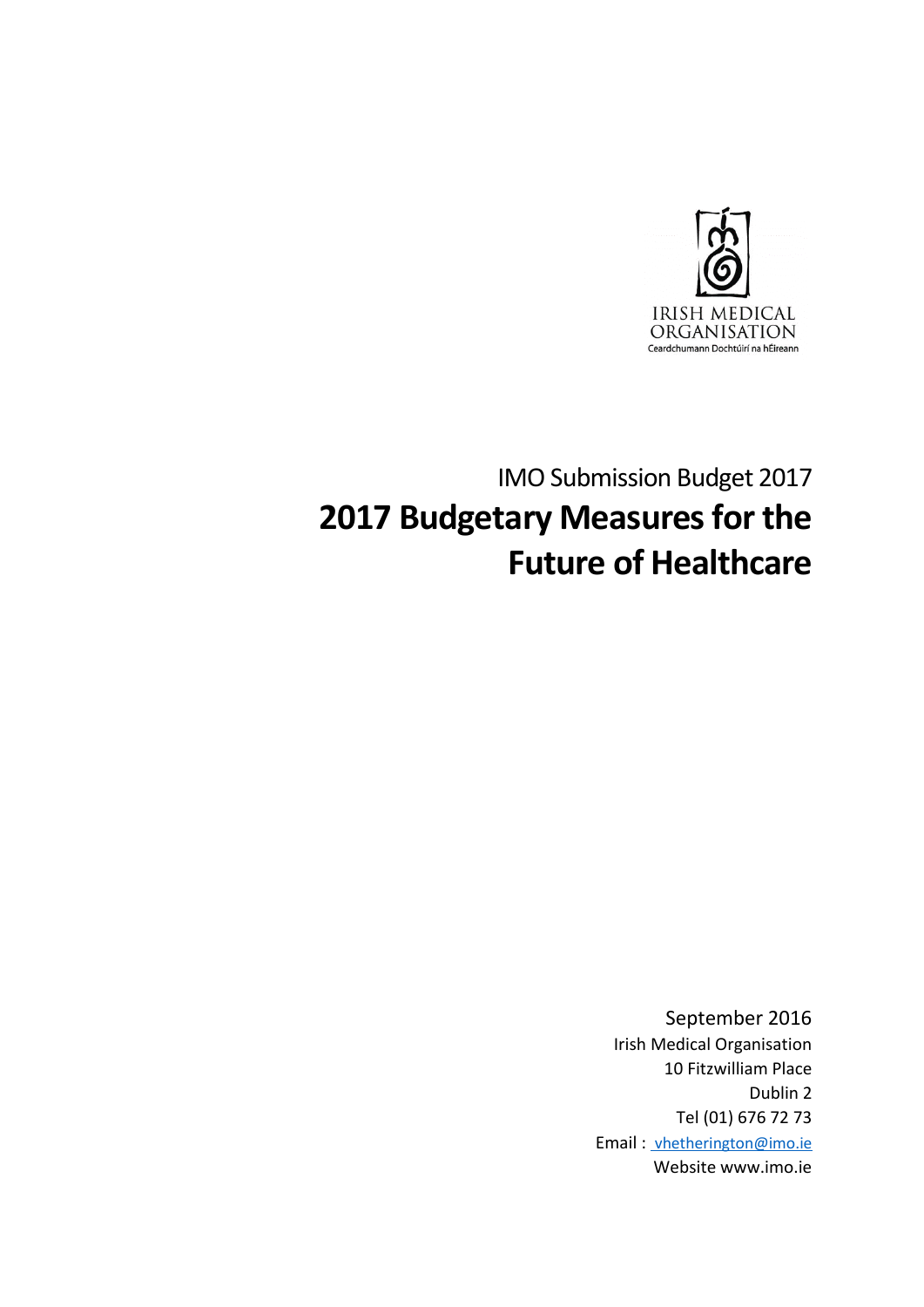# Introduction

In the Irish Medical Organisation (IMO) Budget 2017 submission the IMO is calling for investment across the healthcare system to place Ireland firmly on the road towards a 21st century universal healthcare system. The IMO has been leading the debate on universal healthcare in Ireland and welcomed the establishment of a cross-party committee to reach consensus on a ten year strategy for the future of healthcare in Ireland. The IMO believes that the primary strategic goal over the next ten years should be to develop a universal healthcare system that aims to secure access to adequate, quality healthcare for all, when they need it and at an affordable cost. The Irish healthcare system faces significant challenges, not least, how to enhance service provision and manpower across the system to meet the needs of a growing and ageing population.

The IMO has delivered a concise submission to the Oireachtas Committee on the Future of Healthcare that focuses on the following Key Priorities:

- Agreement and investment in a strategic plan for the development and resourcing of General Practice. General Practice is the cornerstone of any healthcare system. The continuity of care provided in General Practice is key to improving patient outcomes and cost-effective care;
- Building Capacity in the Public Hospital System. This will require
	- o detailed medical manpower planning and investment to assure a consultantdelivered hospital service and
	- o an assessment of current and future acute bed capacity needs with an immediate and effective plan to meet current bed requirements ;
- Provision for appropriate long-term residential and community care services as well as rehabilitative care services to cater for the needs of an ageing population;
- Immediate development and funding of a new mental health strategy that places mental health on a par with physical health;
- Expansion of Public Health Expertise to ensure health protection and health service planning, and
- Ring-fenced funding for *Healthy Ireland - A Framework for Improved Health and Wellbeing 2013-2025* and the implementation of a range of programmes to improve population health.

The IMO Submission to the Oireachtas Committee also discusses how investment in information and communication and technology and the implementation and resourcing of clinical guidelines can improve the integration and quality of care for patients.

In the Irish Medical Organisation (IMO) Budget 2017 submission the IMO is calling for investment across the healthcare system to place Ireland firmly on the road towards a 21st century universal healthcare system.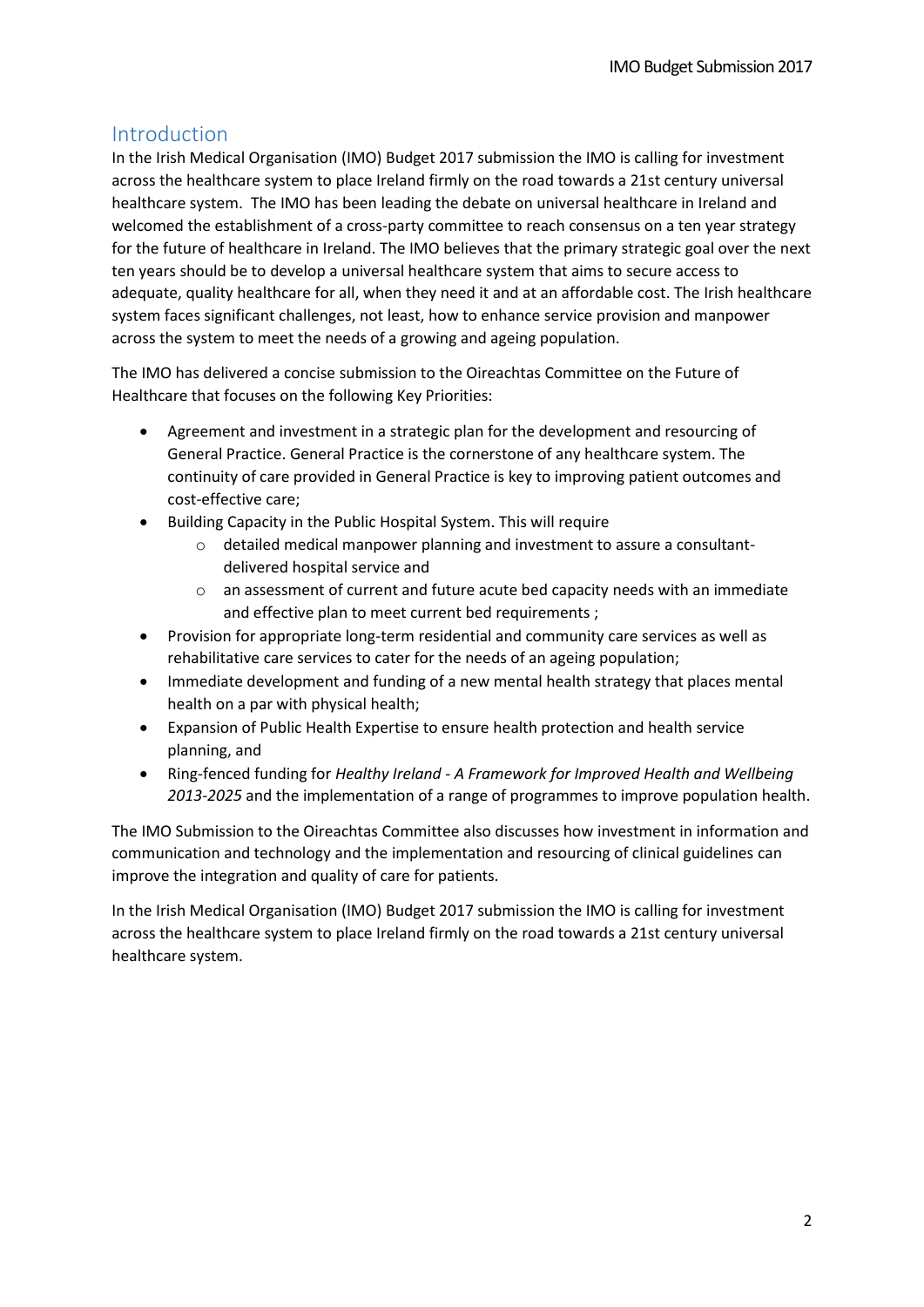# Resourcing General Practice

#### **Recommendation No. 1**

 **Priority must be given to the negotiation and funding of a new GP contract with a particular focus on extending the range of services (including Chronic Disease Management) provided through General Practice.** 

General Practice has a key role to play in the development of a modern universal healthcare system. Continuity of care and the patient-centred (rather than disease-focused) approach that is specific to General Practice is associated with better health outcomes, reduced inequalities in health, more appropriate utilisation of services, and long-term cost effectiveness by reducing future demand on the hospital system. <sup>123</sup> Ireland is also facing a shortage of GPs and 17% of newly qualified GPs work abroad<sup>4</sup> with many more see emigration as the only viable option. A new GMS contract is needed to ensure both existing and newly qualified GPs are attracted a career in General Practice.

#### **Recommendation No. 2**

 **The FEMPI cuts to General Practice should be immediately reversed pending the negotiation of a new GP contract.** 

General Practice in Ireland has been decimated with the removal of €160 million or approximately 38% of funding through the heavy handed and arbitrary FEMPI mechanism.

#### **Recommendation No. 3**

**Provide funding to expand the number of GP training places** 

The HSE estimate that an additional 1,380 GPs are required to ensure the provision of GP services to the under 6 year olds and over 70 year olds – to expand GP care to the entire population an additional 2,055 GPs are required by 2025.<sup>5</sup>

Proposals to address the shortage of GPs by transferring GP tasks to other healthcare professionals such as nurses or pharmacists is not in the interest of patients or the state. Nurse delivered care is associated with a greater use of healthcare resources<sup>6</sup> including higher number of visits<sup>7</sup>, longer consultations<sup>8</sup> and increased use of diagnostics.<sup>9</sup> When pharmacists take on the role of prescriber and dispenser, this presents a conflict of interest and this conflict is recognised in legislation.<sup>10</sup> Research also shows that commercial factors have been found to influence pharmacy prescribing above clinical evidence.<sup>11</sup> There is no evidence that patient outcomes are improved by transferring tasks to other healthcare professionals in the community and no research has been carried out into the impact of such task transfers on continuity of care in General Practice.

#### **Recommendation No. 4**

 **Introduce tax incentives to GPs to encourage the development of GP infrastructure (as per the recommendations of the Indecon report)**

The development of General Practice and community services will require substantial investment in infrastructure including facilities, medical equipment and diagnostics. The Indecon Report  $2015^{12}$ recommended a multifaceted approach including HSE leased or built centres, GP led centres and tax incentives for GPs to invest in centres and equipment.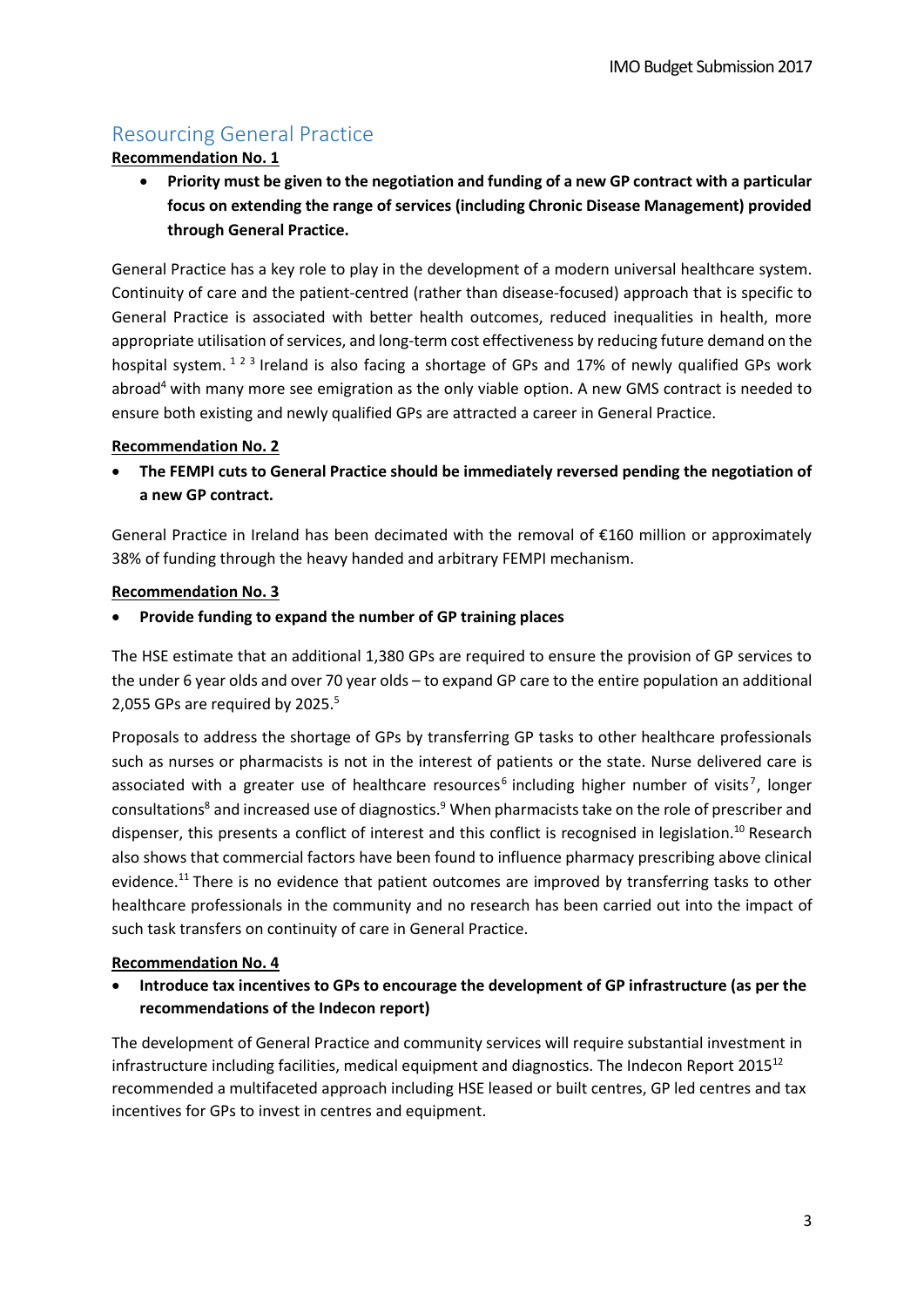#### **Recommendation No. 5**

 **Expanding GP services should be made on the basis of income and medical need with a new contract ensuring that services are appropriate for the specific needs of patient cohorts.** 

Expanding GP services will not take place overnight. As patients in the middle income bracket and those with higher medical needs are most likely to be deterred by out-of-pocket payments, the expansion of GP services should be phased in on the basis of income and medical need with a new contract ensuring that services are appropriate for the specific needs of patient cohorts.

### Expanding Capacity in the Public Hospital System

While investment in GP care will reduce the rate of increase in demand on the hospital system it will not immediately resolve waiting lists or the crisis in our Emergency Departments. Access to care in the public hospital system is primarily a capacity issue both in terms of the number of consultants employed in our health services and the number of acute hospital beds available.

# Consultant Delivered Hospital Care

#### **Recommendation No. 6**

**In the 2017 Budget the IMO is calling on the Government to invest in medical manpower and the recruitment and retention of our highly skilled consultant workforce:** 

- o **Make working conditions for all hospital doctors, including consultants, similar to those in other English-speaking countries**
- o **Provide tax relief on loan repayments for graduate entry medical students.**

Ireland is facing unprecedented consultant recruitment and retention issues. Based on the calculations in the Hanly report and current population figures, an additional 1,657 consultants are currently required across all specialties to ensure a consultant delivered service while an additional 1,920 consultants would be needed by 2026. Action is urgently needed to retain our consultant workforce including the full implementation of the MacCraith Review of Medical Training and Career Structures and the negotiation of new fit-for-purpose contracts for consultants and NCHDs

### Acute Bed Capacity

#### **Recommendation No. 7**

 **The IMO is calling for an increase in funding, capital and operational, to expand our acute hospital bed capacity which is inadequate for the current and future needs of our country.** 

There is an urgent need to expand bed capacity in our public hospital system to meet current and future demand. Compared to our West European counterparts, we have a lower number of hospital beds, average length of stay is among the shortest while our hospital capacity rates are among the highest:

- We possess 276 public inpatient and day-case beds per 100,000 population compared to a Western European average of 449 beds per 100,000 population (Eurostat)
- Our average length of stay at 5.6 days is one of the lowest in Western Europe (Eurostat)
- OECD figures from 2013 show that Irish public hospitals operate at a rate of 93.8% capacity, the 2<sup>nd</sup> highest occupancy rate in the OECD and well above recommended safe occupancy rates (OECD)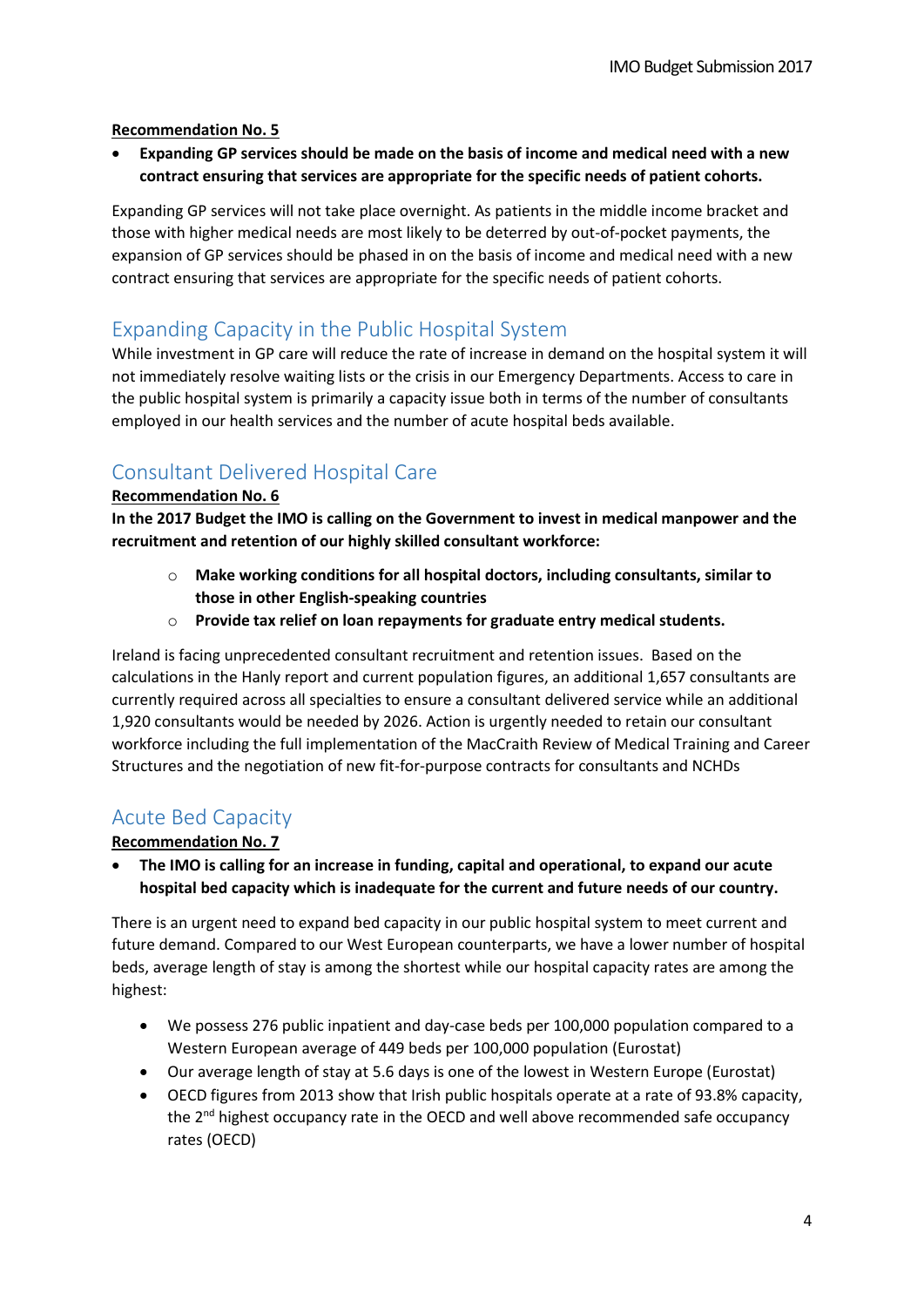The IMO recommends a detailed assessment of the number of acute beds needed in the public hospital system to meet current and future demand:

- The assessment should be based on 85% occupancy rates to ensure patient safety and provide for seasonal increases in demand.
- Capacity planning must also include an assessment of Diagnostics, Radiology and Laboratory service requirements in both the hospital and community setting.
- The assessment must be accompanied by a detailed capital investment plan.

Widespread deficiencies in services must be immediately addressed, such as neurorehabilitation services for people with acquired brain injury and paediatric interventional radiology services.

National clinical programmes and models of care should be fully implemented and resourced including the National Clinical Programme in Surgery and the National Model of Care for Trauma and Orthopaedic Surgery.

#### **Recommendation No 8**

- **An immediate and effective plan must be implemented to meet current bed requirements. The plan should include:** 
	- o **an immediate assessment and reinstatement of available beds is required accompanied by appropriate staffing and resources;**
	- o **funding for the NTPF should be diverted to support the programme of care for elective surgery**

An immediate and effective plan must be implemented to meet current bed requirements. The reinstatement of the National Treatment Purchase Fund (NTPF) will not be sufficient to reduce waiting lists in the long term. Evidence from the Elective Surgery programme at RCSI shows that waiting list initiatives such as NTPF only have a short term effect on numbers waiting for elective surgery. The private sector does not sufficiently cater for frail or complex patients and even when we include both public and private beds the number of acute inpatient and day-case beds at 358 per 100,000 population falls well below the European average. In terms of inpatient beds alone Ireland needs an additional 3,500 hospital beds to bring us up to the West European average.

Since 2007, 1,631 or 13% of inpatient beds were taken out of the healthcare system. An immediate assessment and reinstatement of available beds is required accompanied by appropriate staffing and resources. It makes no sense to increase funding for the NTPF when budgetary constraints are leading to rolling theatre closures and cancellation of theatre procedures in the first place. This funding should be used to increase capacity in the public system.

# Long-Term and Rehabilitative Care

### **Recommendation No. 9**

 **Demand for community and long-term care in 2017, must be properly assessed and adequate resources provided including capital investment, operational funding and manpower.**

Older people and people with disabilities have the right to equal access to and equal resourcing of health and social care services, including rehabilitative care services and long-term community and residential care. While only a small percentage of elderly people require long-term care, the ageing population will have a significant impact on the number of long-stay beds required. Wren et al predict that based on 2006 utilisation and some decline in disability rates, by 2020 demand for longterm residential care, formal and informal homecare would increase by almost 60%.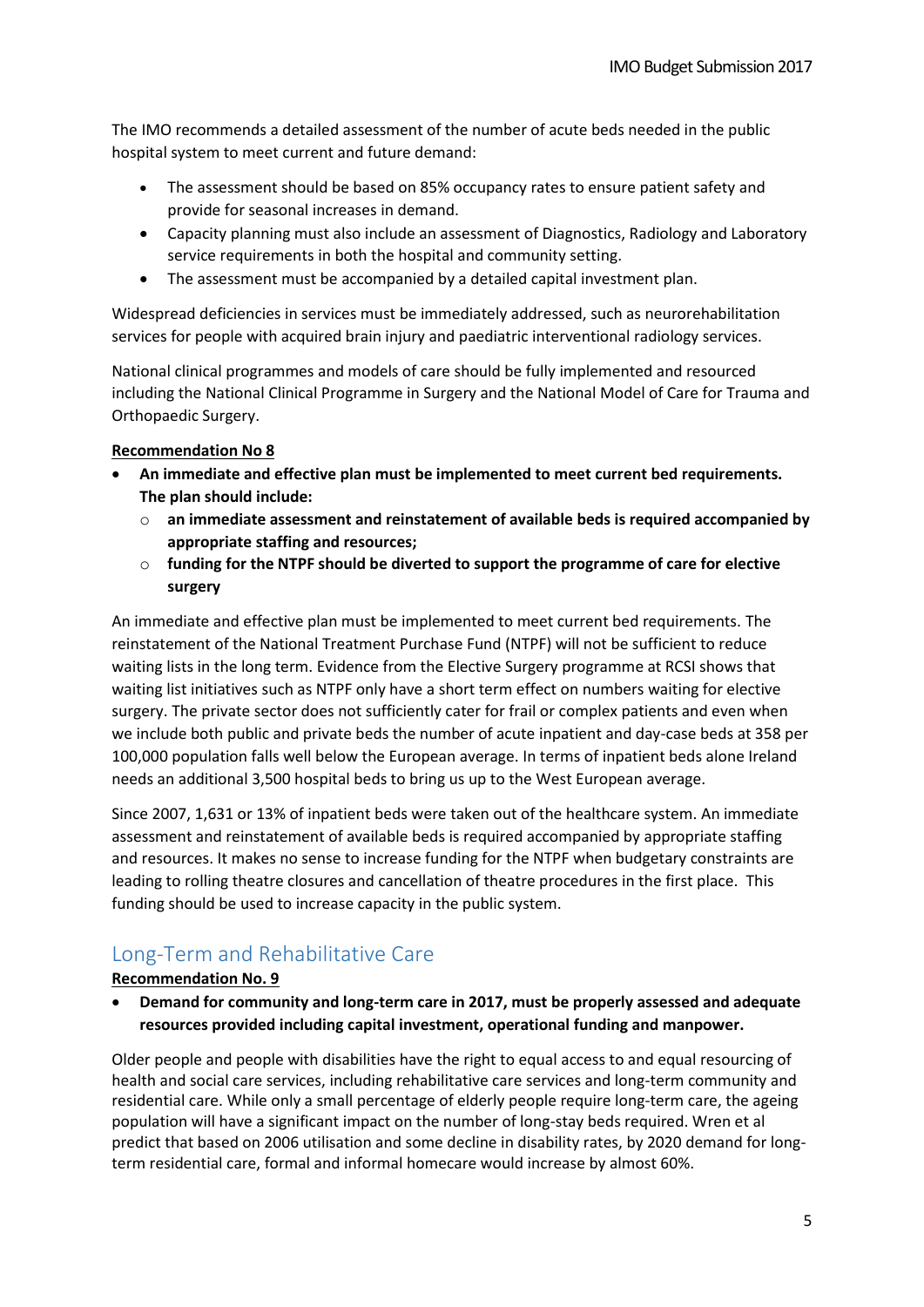Since 2006 the number of long-term beds has fallen, as has the number of people in receipt of home help along with the number of home help hours provided. The number of home care packages provided has trebled although from a low base to approximately 15,000 packages in 2015. The HSE service plan provides for no increase in 2016 of home care packages despite the fact that the elderly population over 65 is increasing at a rate of approximately 20,000 per year while the number of elderly people over 85 is increasing at a rate of 3,000 per year. The additional €40m announced in June is directed simply at delivering the home care services set out in the HSE National Service Plan 2016.

#### **Recommendation No. 10**

 **Resources must be provided to support the full implementation of the National Dementia Strategy**

Dementia and Alzheimer's disease are a main cause of disability among the population as we age, and a common reason for people needing to be admitted for long-term care. 2% over 65s and 20% over 85s currently have dementia. The population living with dementia In Ireland will top 130,000 by 2040 by current projections.

IMO calls for immediate and full implementation of the National dementia strategy including the principles

- Support for patients and carers to live at home as the most desirable option.
- Design at all levels of society to allow people with cognitive symptoms to navigate and contribute fully as citizens – A "Dementia friendly Society"
- An urgent school education programme of "Brain Health" allied to Mental Health initiatives to educate about dementia and reduce risk of developing dementia in later life

# Placing Mental Health on a Par with Physical Health

**Recommendation No. 11**

 **The IMO is calling on the Government to invest in a new Mental Health Strategy that puts mental health on a par with physical health which must be accompanied by a detailed implementation plan and an appropriate allocation of resources.** 

Mental health disorders affect one in four adults in Ireland and are the leading cause of disability worldwide<sup>13</sup>, but less than 50% of people receive professional help and even less receive appropriate care. <sup>14</sup> In 2006, *A Vision for Change – the Report of the Expert Group on Mental Health*<sup>15</sup> laid out the blueprint for the transfer of mental health services from an institutional to a community-based setting over a period of 7-10 years. However progress has been slow with poor implementation and inadequate and uneven distribution of resources. Ireland currently spends just 6% of its health budget on mental health compared with 10-11% in the UK, France and Germany <sup>16</sup> and 8.24% recommended in A Vision for Change. Financial and manpower resources are unevenly distributed across mental health services with no relationship between population size or socio-economic need.

#### **Recommendation No. 12**

**Urgent investment to address deficits in Child and Adolescent Mental Health Services;** 

There has been insufficient investment in child and Adolescent Mental Health Services. With just 58 child acute psychiatric beds available out of a recommended 98, last year 95 children (26% of child admissions) were inappropriately admitted to adult psychiatric units.<sup>17</sup>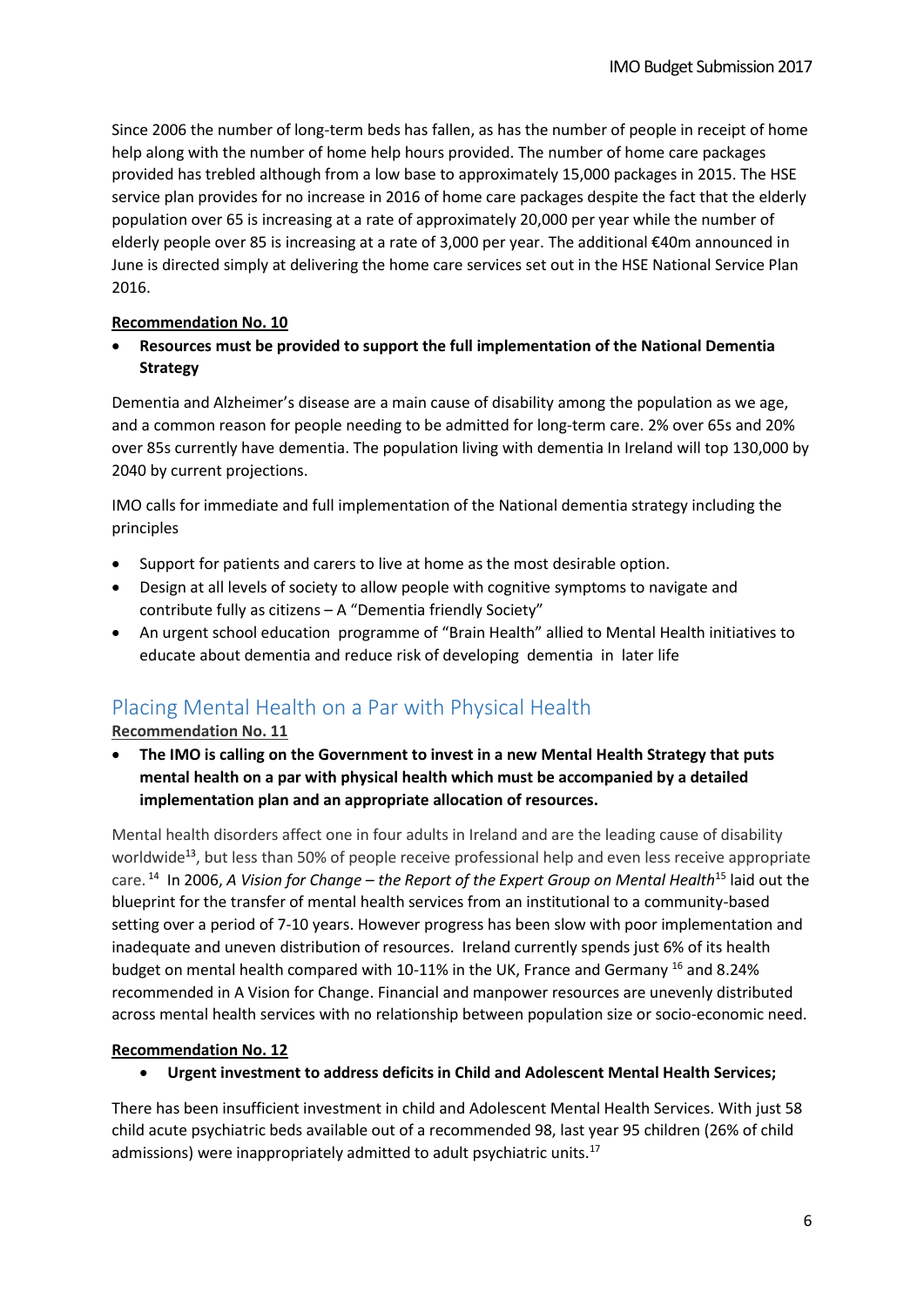#### **Recommendation No. 13**

 **Increase the capacity of counselling and psychotherapeutic services in the community so more patients with mental health problems can be treated without requiring referral to specialist mental health services.**

General practitioners (GPs) are often the first point of contact for those suffering from mental illness and 80% of GPs believe that anxiety, depression, and other similar disorders could be managed more effectively in the community with appropriate resources and supports.<sup>18</sup>

# Expanding Public Health Expertise

#### **Recommendation No. 14**

**The IMO is calling for immediate investment to expand public health capacity.**

Public health doctors have expertise in epidemiology, health economics, health information and planning, health protection and health improvement. If properly resourced public health doctors could play a pivotal role in commissioning services, analysing health data, conducting needs assessments, assembling the evidence base for interventions, monitoring services and quality assuring parts of the health service.

# Prevention – Implementing and Resourcing Healthy Ireland

#### **Recommendation No. 15**

 **In the 2017 Budget the IMO is calling for a detailed implementation plan supported by ring-fenced funding to deliver on the goals of** *Healthy Ireland - A Framework for Improved Health and Wellbeing 2013-2025.* 

Prevention is the most ethical and cost-effective intervention. In 2013 the Government published *Healthy Ireland - A Framework for Improved Health and Wellbeing 2013-2025* which lays out the Government's strategy to improve health and well-being in Ireland from 2013 to 2025. Many wellthought out strategies fail through lack of a detailed implementation plan, resources or a dedicated person with overall responsibility.

### Health Surveillance

#### **Recommendation No. 16**

**Immediate resources should be provided to support**

- **the addition of Meningitis B Vaccination to the Primary Childhood Immunisation Programme as per the National Immunisation Advisory Committee's recommendations;**
- **an effective communication strategy for to improve uptake of the HPV Vaccine.**

Immunisation is one of the most cost-effective interventions saving millions of people worldwide from illness, disability and premature death.

### Screening Programmes – STROKE Prevention

#### **Recommendation No. 17**

 **The IMO is calling for immediate implementation and resourcing of an evidence-based screening programme for Atrial Fibrillation.**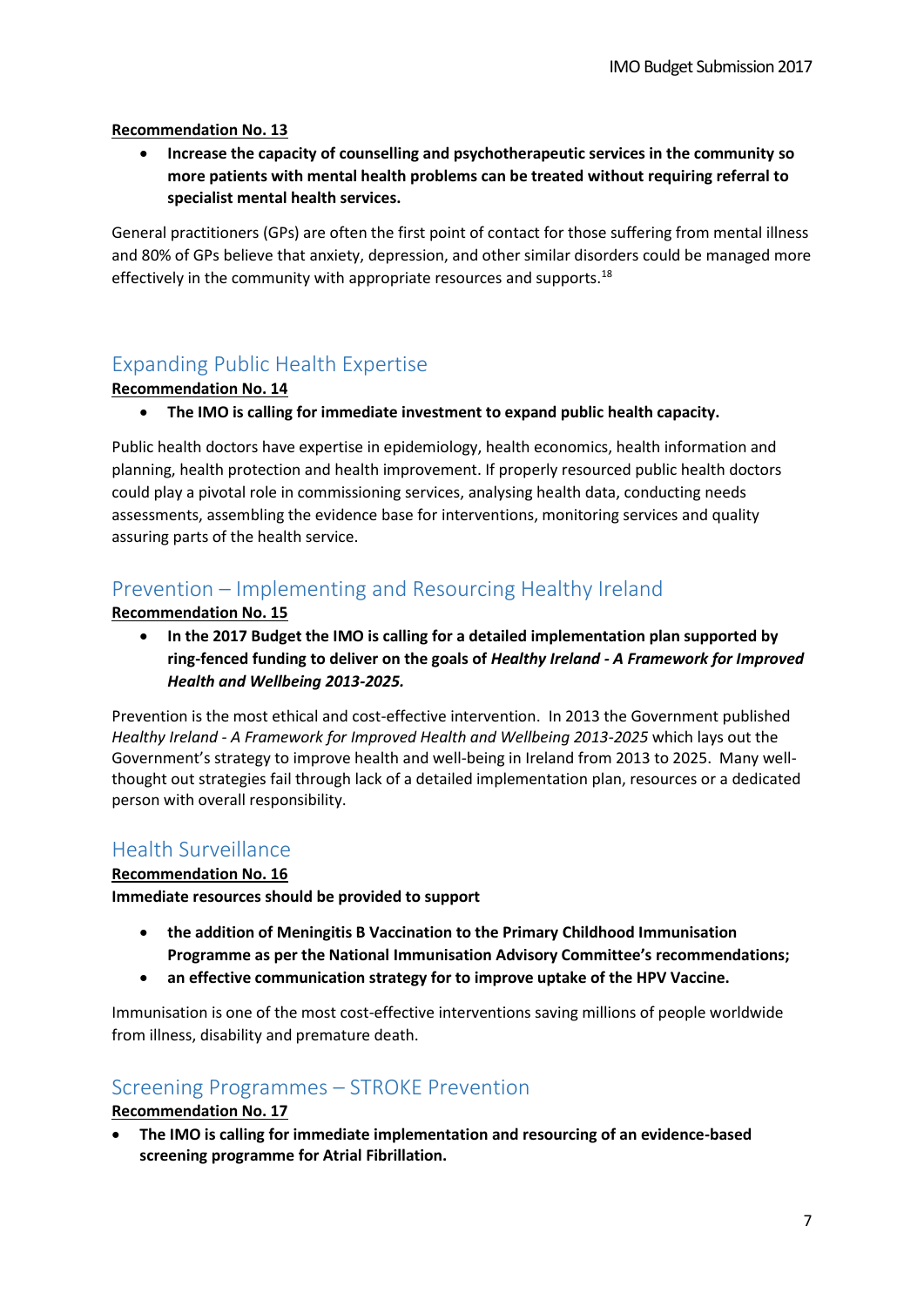Atrial Fibrillation (A-Fib) is an irregular heartbeat analogous to a faulty mixer whereby clots are formed within the pump mechanism which if dislodged will travel down the blood vessels and eventually block blood flow.

It is a potential factor in 1 in 3 strokes in Ireland and increases the risk of stroke fivefold. Strokes due to A-Fib are more disabling but they are also preventable through anticoagulation (blood thinning) medication once the condition is identified. A-Fib affects 5% of population over 60 year and up to 13% over age 75% and fulfils the WHO Wilson-Jungner criteria for a medical condition that is suitable for a screening programme. As stroke is our third leading cause of death and leading cause of adult disability this is a priority for prevention

# Integrated Care

#### **Recommendation No. 18**

**To support an integrated approach to patient care, in Budget 2017 the IMO recommends that** 

- **The Government must provide ring fenced funding to support the roll-out of a secure national system of electronic health records. Funding must not be diverted from patient care.**
- **Appropriate resourcing of Chronic Disease Management Programmes in General Practice.**
- **Provision of appropriate financial and manpower resources to support the development of integrated health and social care services in the community.**

An integrated healthcare system can enhance quality of care and patient outcomes and has the potential to improve patient experience and lower costs. Despite some isolated examples and pilots, healthcare in Ireland is both highly fragmented and poorly coordinated. Key enablers of, integrated care include the effective use of information and communication technology, appropriate standardisation of care through the implementation and appropriate funding of clinical guidelines, and effective management and allocation of resources.

# Taxation and Pricing for Healthier Lifestyle Choices

### **Recommendation No. 19**

**The IMO is calling for the following taxation and pricing measures to be implemented:**

- **The immediate introduction of appropriate taxation or pricing measures to discourage the consumption of high sugar and high calories soft drinks with the additional funding derived ring-fenced to support health programmes aimed at tackling obesity;**
- **Urgent enactment of the Public Health (Alcohol) Bill and Alcohol Minimum Unit Pricing and a levy on the alcohol industry for the treatment of alcohol related harm;**
- **An increase in the price of a packet of cigarettes by €1.**

Poor lifestyle choices contribute to bad health and chronic disease. Recent statistics show that compared to other Western European countries, Ireland has among the highest rates of obesity in both adults and children as well one of the highest rates of alcohol consumption. While a range of measures are needed to tackle the unhealthy lifestyle factors that contribute to bad health, taxation and pricing policies have been found to decrease consumption of unhealthy products, particularly among young people, with a subsequent decrease in related illness, while at the same time providing additional revenue that can be put towards the funding of health programmes.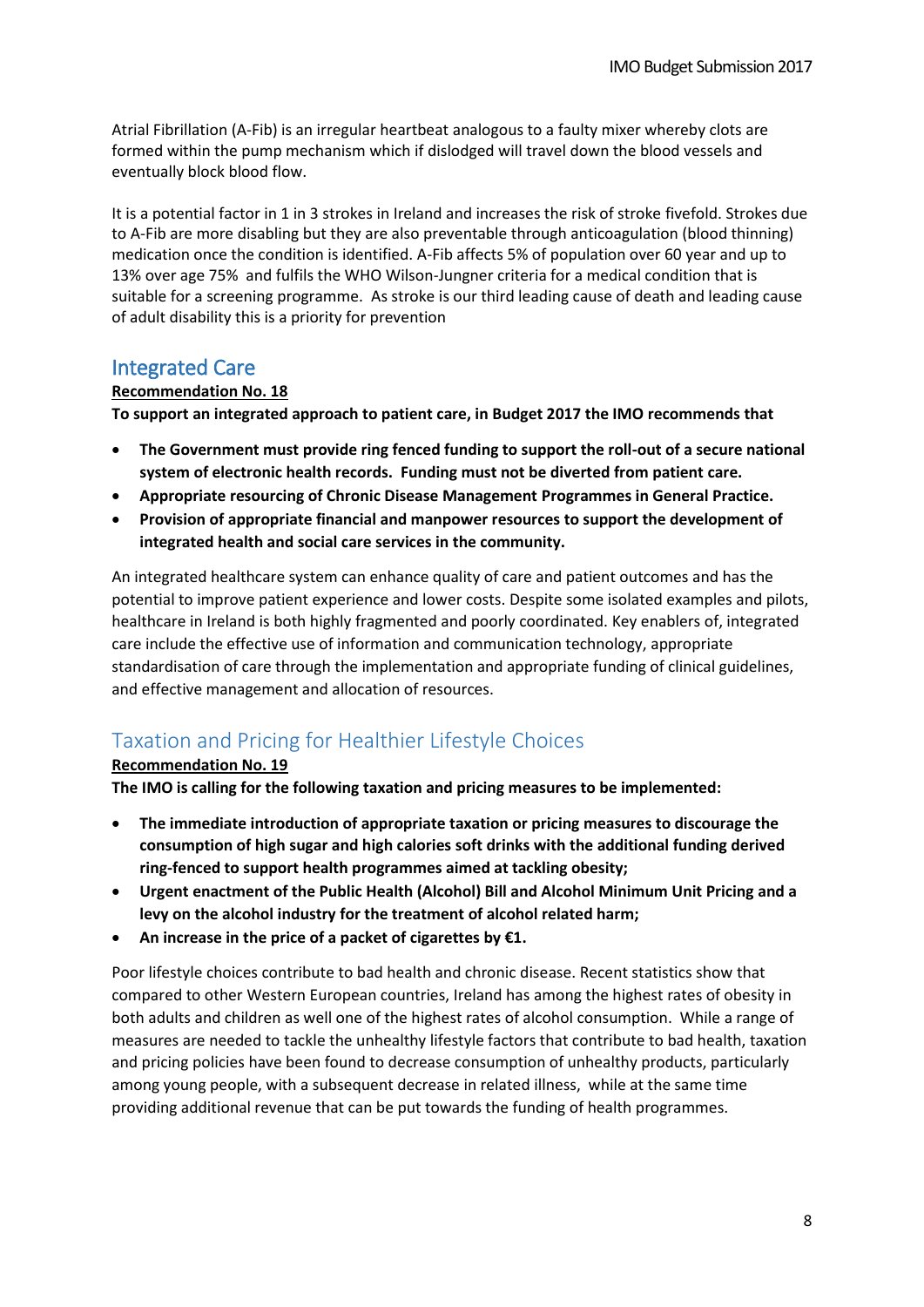Studies estimate that a 20% tax increase on sugar sweetened drink could reduce obesity by between 1.3%<sup>19</sup> and 3.5%<sup>20</sup>, while a 20c increase on a 330ml can of sugar-sweetened soft drinks would yield up to €202.6m for the exchequer in 2017<sup>21</sup>.

It is estimated that a €1 minimum unit price would reduce alcohol-related deaths by 75 and hospital admissions by 2295 in year one increasing to a reduction of 197 deaths and 5,878 hospital admissions after 20 years.<sup>22</sup> Alcohol Action Ireland have estimated that a 5cent levy per standard unit would raise up to  $£151m$  for the exchequer.<sup>23</sup>

The World Health Organisation predict that a 10% increase in tobacco prices can reduce consumption by 4% in high income countries<sup>24</sup> while a  $\epsilon$ 1 increase in the price of a packet of cigarettes and other tobacco related products would yield up to  $\epsilon$ 135.9m in revenue in 2017<sup>25</sup>

## Reducing Out-of-Pocket Payments

**Recommendation No.20**

 **The IMO is calling on the Government in 2017 to reduce the level of out-of-pocket payments for prescription drugs through the abolition of prescription charges for GMS patients and a reduction in the threshold for reimbursement under the Drugs Payment Scheme.** 

Currently 15% of our overall health expenditure is financed through out of pocket payments. Out-ofpocket payments are highly regressive means of financing healthcare as they place an unnecessary burden on lower income groups, the sick and the elderly and are highly inequitable as they apply only to sick people at the point of use. Even when out-of-pocket payments are low they have been found to deter patients from seeking and complying with both necessary and unnecessary care leading to delayed diagnosis and treatment and increased hospitalisation.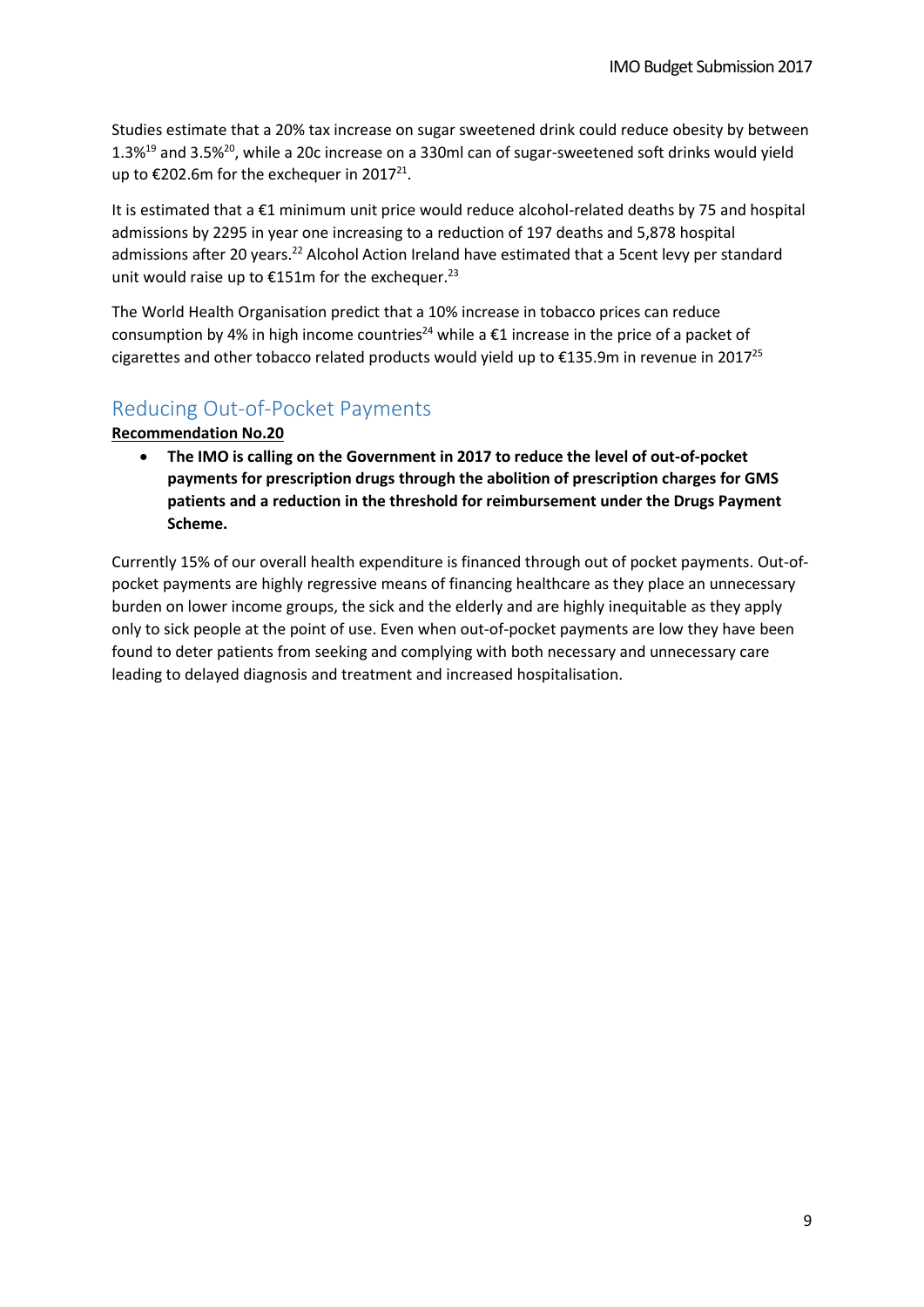# Summary of Recommendations

### Resourcing General Practice

In the Budget 2017, the IMO recommends that

- 1. priority must be given to negotiating a new GP contract with a particular focus on extending the range of services (including Chronic Disease Management) provided through General Practice.
- 2. Immediately reverse FEMPI cuts to General Practice pending negotiation of a new GP contract,
- 3. Provide funding to expand the number of GP training places
- 4. Introduce tax incentives to GPs to ensourage the development of GP infrastructure (as per the recommendations of the Indecon report)
- 5. Expanding GP services should be made on the basis of income and medical need with a new contract ensuring that services are appropriate for the specific needs of patient cohorts.

### Consultant Delivered Hospital Care

- 6. In the 2017 Budget the IMO is calling on the Government to invest in medical manpower and the recruitment and retention of our highly skilled consultant workforce:
	- o Make working conditions for all hospital doctors, including consultants, similar to those in other English-speaking countries
	- o Provide tax relief on loan repayments for graduate entry medical students.

### Acute Bed Capacity

- 7. The IMO is calling for an increase in funding, capital and operational, to expand our acute hospital bed capacity which is currently inadequate for the current and future needs of our country.
- 8. An immediate and effective plan must be implemented to meet current bed requirements. The plan should include:
	- o an immediate assessment and reinstatement of available beds is required accompanied by appropriate staffing and resources;
	- $\circ$  funding for the NTPF should be diverted to support the programme of care for elective surgery

### Long-Term and Rehabilitative Care

- 9. Demand for community and long-term care in 2017, must be properly assessed and adequate resources provided including capital investment, operational funding and manpower.
- 10. Resources must be provided to support the full implementation of the National Dementia Strategy.

### Placing Mental Health on a Par with Physical Health

- 11. The IMO is calling on the Government to invest in a new Mental Health Strategy that puts mental health on a par with physical health which must be accompanied by a detailed implementation plan and an appropriate allocation of resources.
- 12. Urgent investment to address deficits in Child and Adolescent Mental Health Services.
- 13. Increase the capacity of counselling and psychotherapeutic services in the community so more patients with mental health problems can be treated without requiring referral to specialist mental health services.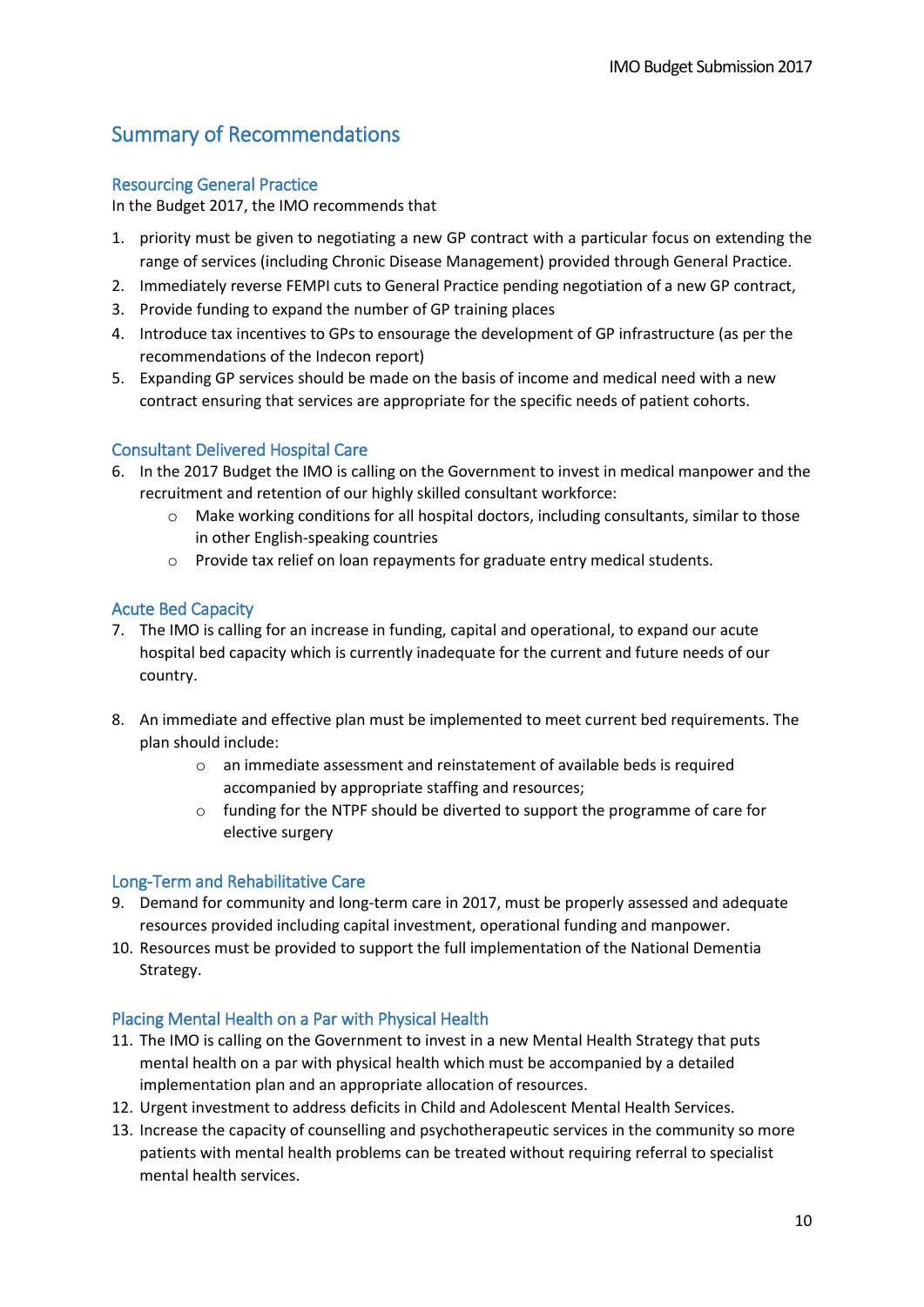#### Expanding Public Health Expertise

14. The IMO is calling for immediate investment to expand public health capacity.

#### Prevention – Implementing and Resourcing Healthy Ireland

15. In the 2017 Budget the IMO is calling for a detailed implementation plan supported by ringfenced funding to deliver on the goals of *Healthy Ireland - A Framework for Improved Health and Wellbeing 2013-2025.* 

#### Health Surveillance

16. Immediate resources should be provided to support

- the addition of Meningitis B Vaccination to the Primary Childhood Immunisation Programme as per the National Immunisation Advisory Committee's recommendations;
- an effective communication strategy for to improve uptake of the HPV Vaccine.

#### Screening Programmes

17. The IMO is calling for immediate implementation and resourcing of an evidence-based screening programme for Atrial Fibrillation.

#### Integrated Care

18. In Budget 2017 the IMO recommends that

- the Government must provide ring fenced funding to support the roll-out of a secure national system of electronic health records. Funding must not be diverted from patient care.
- Appropriate resourcing of Chronic Disease Management Programmes in General Practice.
- Provision of appropriate financial and manpower resources to support the development of integrated health and social care services in the community.

#### Taxation and Pricing for Healthier Lifestyle Choices

- 19. The IMO is calling for the following taxation and pricing measures to be implemented:
	- $\circ$  The immediate introduction of appropriate taxation or pricing measures to discourage the consumption of high sugar and high calories soft drinks with the additional funding derived ring-fenced to support health programmes aimed at tackling obesity;
	- o Urgent enactment of the Public Health (Alcohol) Bill and Alcohol Minimum Unit Pricing and a levy on the alcohol industry for the treatment of alcohol related harm;
	- o An increase in the price of a packet of cigarettes by  $E1$ .

#### Out-of-Pocket Payments

20. The IMO is calling on the Government in 2017 to reduce the level of out-of-pocket payments for pharmaceuticals through the abolition of prescription charges for GMS patients and a reduction in the threshold for reimbursement under the Drugs Payment Scheme.